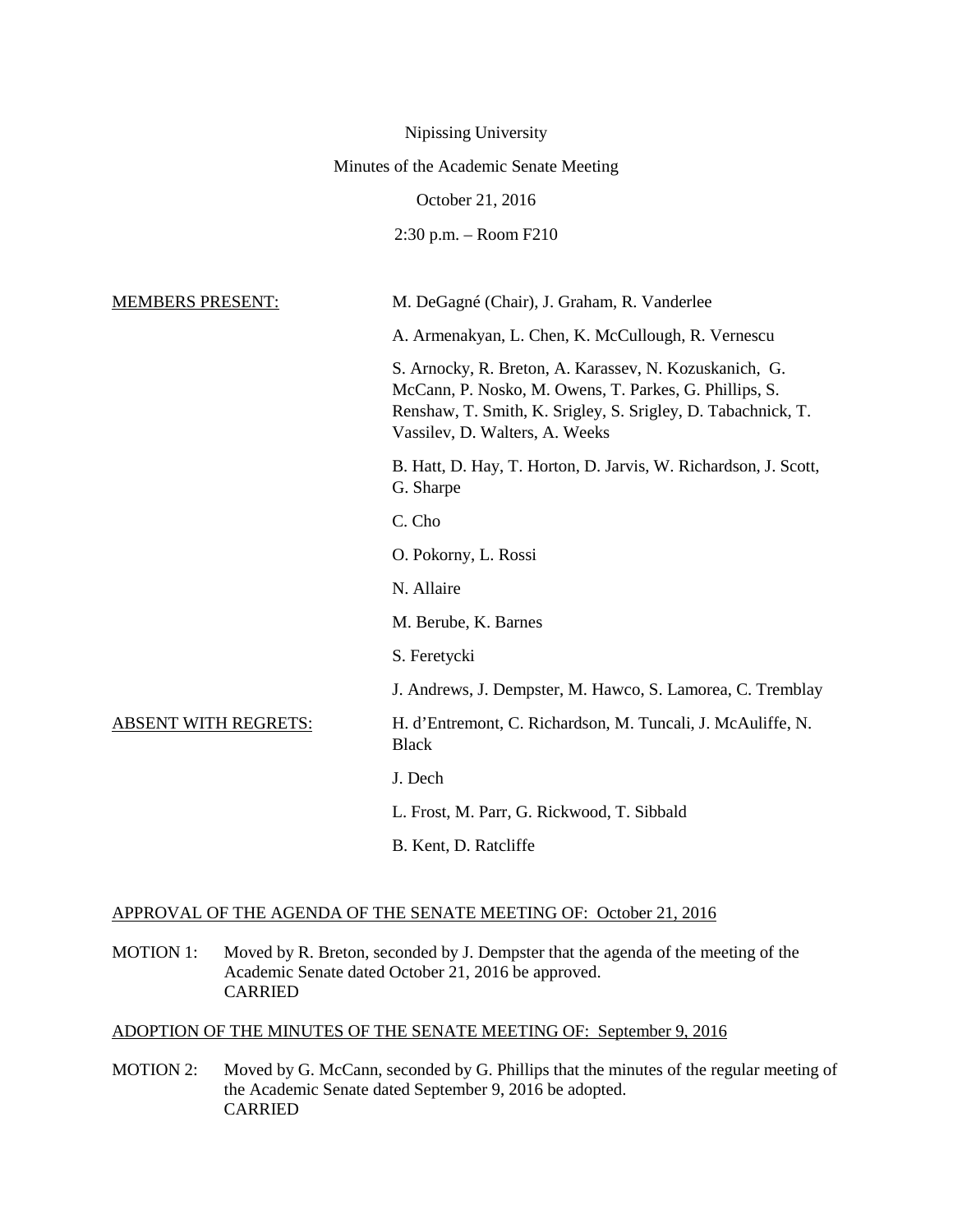### BUSINESS ARISING FROM THE MINUTES

Motions from the Report of the Undergraduate Studies Committee, dated June 2, 2016, that were inadvertently left off the September 9, 2016 Senate Agenda:

# **FACULTY OF APPLIED & PROFESSIONAL STUDIES**

# **School of Business**

MOTION 3: Moved by R. Vanderlee, seconded by A. Armenakyan that Senate approve that the statement requiring students to achieve a minimum of 60% in each course be removed from the requirements for the Certificate in Human Resources Management. CARRIED

# **SCHULICH SCHOOL OF EDUCATION**

#### **Bachelor of Physical and Health Education**

- MOTION 4: Moved by D. Hay, seconded by J. Dempster that Senate approve that PHED 1206 Systemic Approach to Functional Human Anatomy I be offered with 3 hours of lecture and 1 hour of lab. CARRIED
- MOTION 5: Moved by D. Hay, seconded by J. Dempster that Senate approve that PHED 2217 Systematic Approach to Integrated Human Physiology be offered with 3 hours of lecture and 1 hour of lab. CARRIED

Non-Substantive Change for Information Only:

That "This course will be delivered in French" be added to the course description of EDUC 4702 Teaching in French Immersion.

# **ADVANCED STANDING POLICY**

# **Child & Youth Care Diploma Graduates**

MOTION 6: Moved by J. Graham, seconded by J. Dempster that Senate approve that the Advanced Standing Credit Change for Child & Youth Care Diploma Graduates be approved. CARRIED

#### QUESTION PERIOD

Senator Horton read out a question addressed to the Provost regarding the use of an on-line student opinion survey (SOS). As the Provost was not available, the question will be forwarded by e-mail to the Senate Secretary for response at the November Senate meeting.

Senator Tabachnick directed a question to the members of the Reappointment Committee for the President and Vice-Chancellor regarding an extension of the deadline for comments to be received.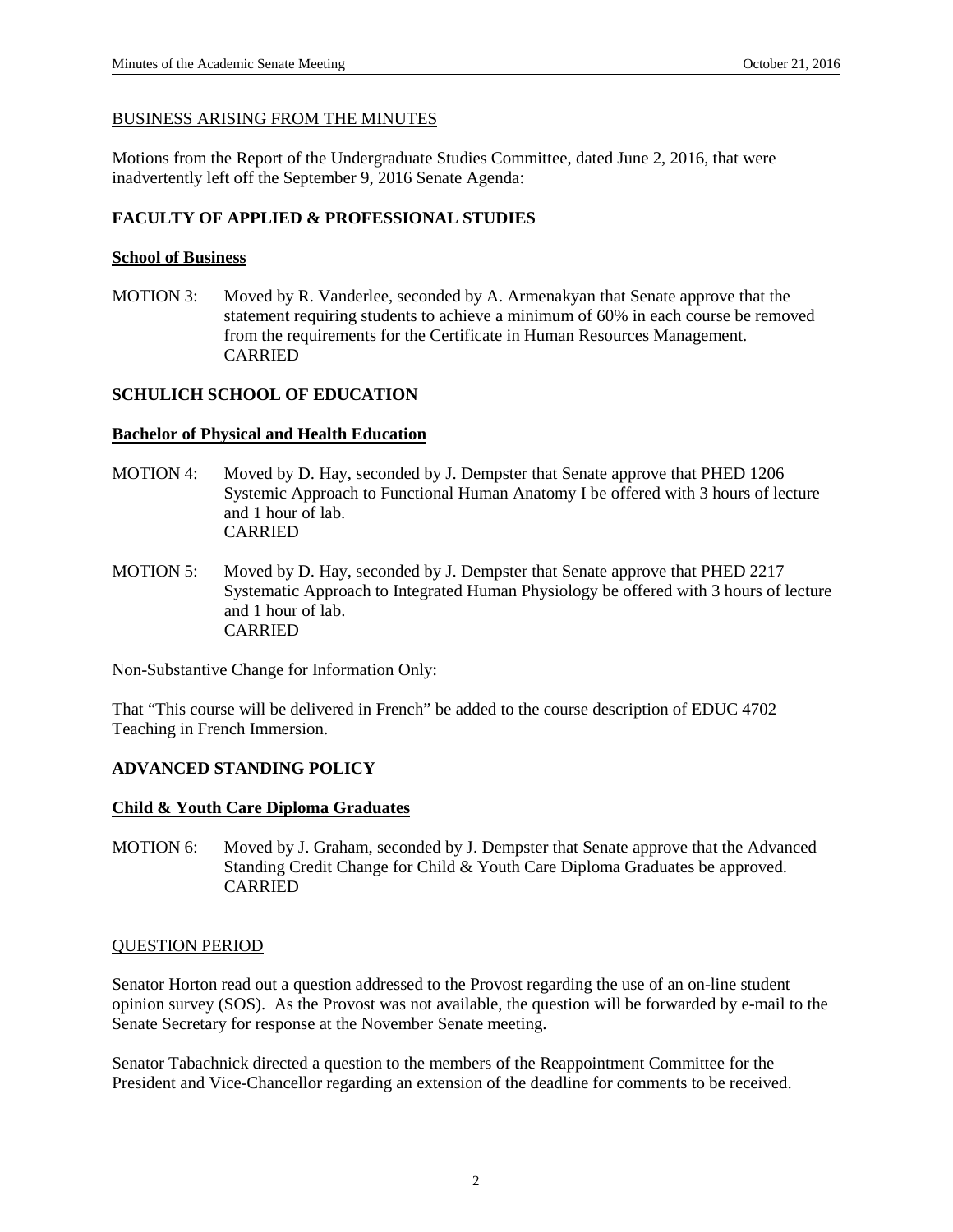The Board Chair advised that as the request had just been received the evening prior to the Senate meeting that she would consult with the members of the Reappointment Committee and respond. A member of the Reappointment Committee advised that the three faculty members on the Committee were in support of Dr. Tabachnick's request. Several Senators also expressed their support.

### REPORTS OF STANDING COMMITTEES AND FACULTY OR UNIVERSITY COUNCILS

### **SENATE EXECUTIVE COMMITTEE**

MOTION 7: Moved by J. Dempster, seconded by K. Srigley that Senate receive the Report of the Senate Executive Committee dated October 13, 2016, 2016. CARRIED

#### OTHER BUSINESS

The Senate Speaker acknowledged the request made by faculty to change the date of the October 14 Senate meeting to October 21 due to reading week. He thanked Senate Exec for facilitating the arrangements.

Senator Dempster gave a presentation on the status of the Nipissing University Student Union. He advised that the land has been surveyed and cleared. Mitchell Architects will be overseeing the project. The building will have a modern design similar to the Library. The estimated construction cost is \$10.8 M with a total project budget of \$14 M. The building will include space for study, offices, retail, food services and recreation. The expected opening is to be in the summer of 2018. Senator Allaire complimented the beautiful design of the building and suggested that as a reflection of the territory that the University sits on, that consideration be made for an area that First Nation students can identify as a gathering place. The display of Native art in the new building was also suggested.

#### AMENDMENT OF BY-LAWS

#### • **Notice of Motion (Article 2.1 (a)** *Ex Officio* **Senators**)

The By-Laws and Elections Subcommittee reviewed the Ex Officio members of Senate. Due to positions that no longer exist and the creation of a new position, revisions were necessary.

#### *Current article reads:*

- 2.1 Ex Officio Senators
- (a) The following shall be ex officio voting members of Senate:
	- (i) the President;
	- (ii) the Provost Vice President Academic and Research;
	- (iii) the Associate Vice President Academic Studies;
	- (iv) the Dean of each Faculty;
	- (v) the Registrar;
	- (vi) the Executive Director, Library Services; and

#### *Revised article reads (changes in bold):*

- 2.1 Ex Officio Senators
- (a) The following shall be ex officio voting members of Senate: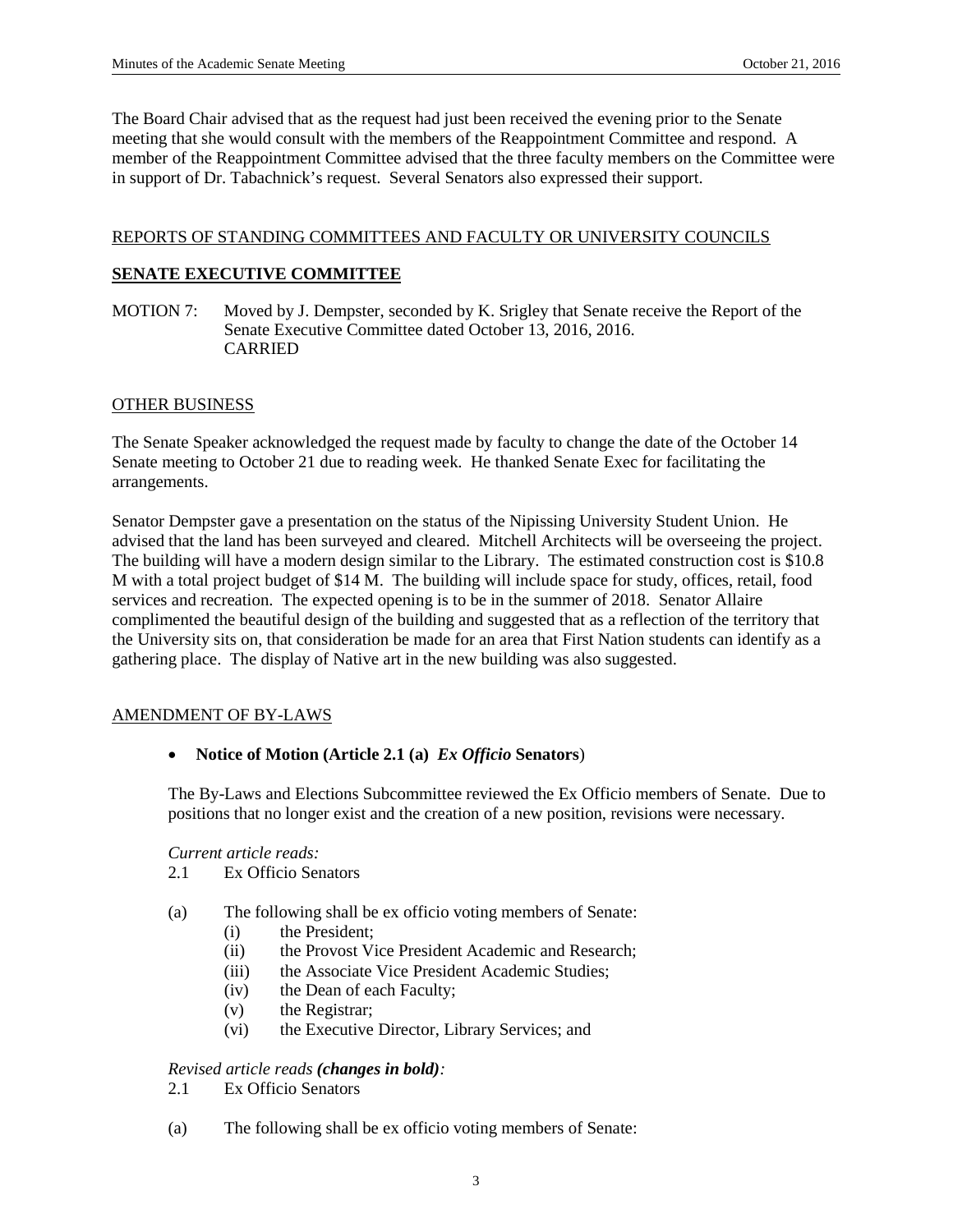- (i) the President;
- (ii) the Provost Vice President Academic and Research;
- **(iii) the Associate Vice President Academic Studies;**
- **(iii) the Vice President responsible for Finance and Administration**
- (iv) the **Academic** Dean**s of each Faculty**;
- (v) the Registrar;
- (vi) the Executive Director, Library Services; **and**

Rationale: Clarifies the Ex Officio Senator membership. The Vice President responsible for Finance and Administration position was added as a voting member of Senate as there is often a budgetary element to many Senate meetings. As well, if the Provost is unavailable, the Vice President Finance and Administration could speak on his behalf.

### • **Notice of Motion that all references to the Associate Vice President Academic Studies and Vice President Administration be removed from the Senate By-Laws.**

Rationale: The positions of Associate Vice President Academic Studies and Vice President Administration no longer exist.

# **ELECTIONS**

• **Notice of Motion** for elections to take place at the Arts and Science Faculty Council and the Applied and Professional Studies Faculty Council to fill two vacant positions on the Senate Executive Committee. Elections should take place for one Arts and Science Senator and one Applied and Professional Studies Senator. To be discussed further at the November Senate meeting.

#### REPORTS FROM OTHER BODIES

#### Board of Governors

Senator Berube advised that the first Board meeting and the Board Retreat were held September 30 and October 1at the Ecology Centre. Future Board meetings will be held at the University. She advised that she is looking forward to the upcoming year.

#### Alumni Advisory Board

Senator Feretycki advised that the Alumni Advisory Annual Retreat was taking place the following day and further updates will be available at the November Senate meeting.

#### Council of Ontario Universities (Academic Colleague)

Senator McCann provided a report from the COU Academic Colleagues meeting that she recently attended. The main topic for discussion was metrics. Exit exams were also discussed.

#### NEW BUSINESS

MOTION 8: Moved by J. Graham, seconded by A. Weeks that Senate consider receipt of the Report of Grad Applicants dated October 13, 2016. CARRIED